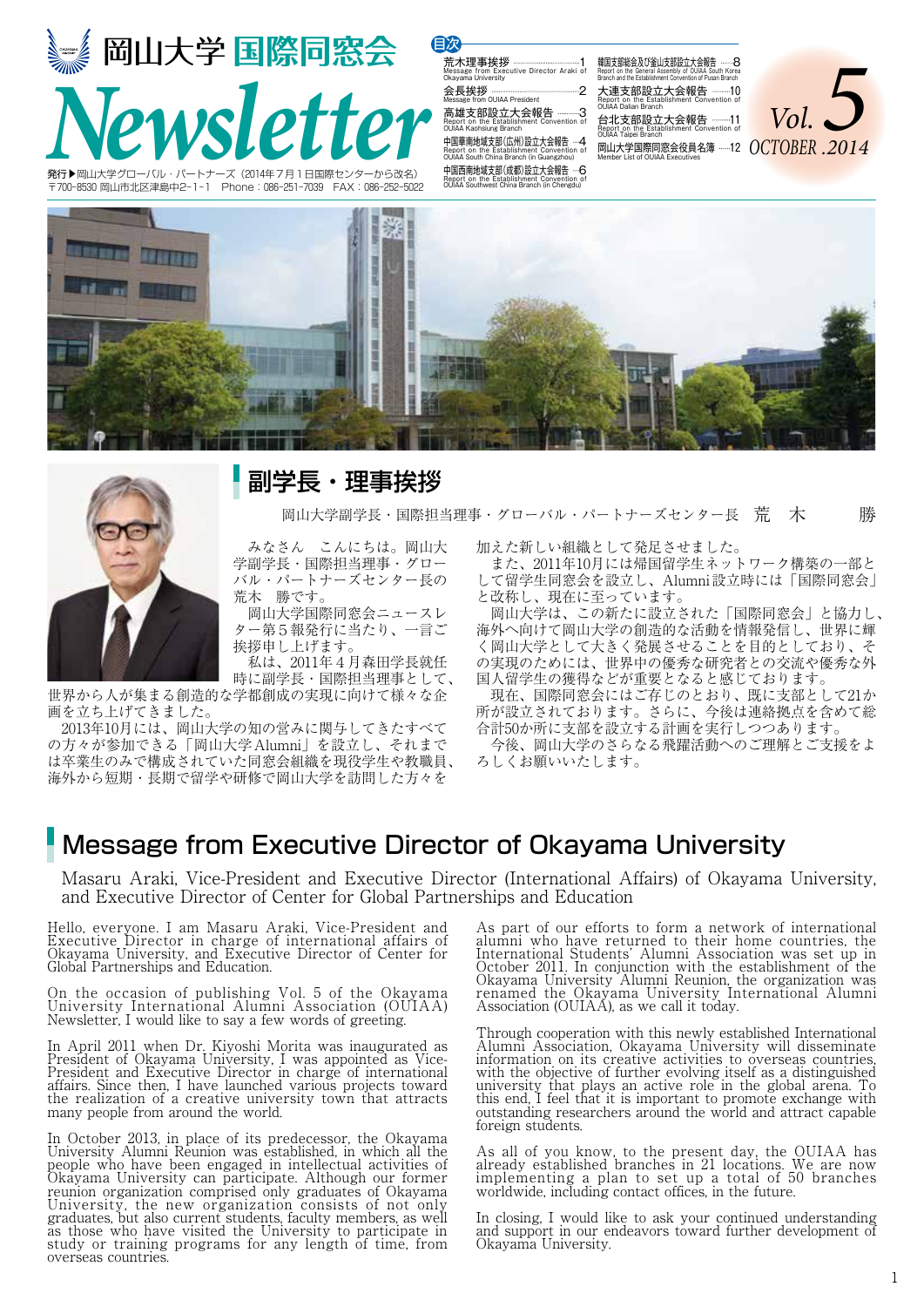

### 会長挨拶

 みなさん こんにちは。岡山大 学Alumni理事・国際同窓会会長 の張 紅でございます。

 岡山大学国際同窓会ニュースレ ターの発行も第5号となりました。

 現在の岡山大学長の森田潔先生 は学長就任時以来、森田ビジョン を次々と提言実行されておられま す。特に、対外的には国際化、ま

た、学内においては「人をかえ、地域をかえ、世界をかえる」 という全面的な改革を目指し、方針を推し進めておられ、ここ 数年来地域に根ざした総合大学改革モデルとしての斬新な岡山 大学が実感できるようになったところです。

 現在、岡山大学国際同窓会の支部は、関東、関西国際支部を はじめエジプト、バングラデシュ、ベトナム、インドネシア、ミャ ンマー、中国9か所、台湾3か所、韓国2か所の合計21か所を 数えるにいたりました。引続き、ケニア及びマレーシア(11月)、 ベオグラードとノヴィ・サド及びトルコ、南エジプト(12月) において設立を準備しているところです。更に、アメリカの ニューヨークとカリフォルニア及びアリゾナ、カナダ、マレー シア、マイメンシンが来年に予定されております。

 国際同窓会の活動理念として既に設立された支部では、現地 の具体的な情況に沿いながら、会員名簿や相互の交流、情報交 換イベント及び岡山大学への支援事業などの活動を進めており ます。

今年の夏休み期間中には、中国の新疆、内モンゴル、ミャン

#### 岡山大学国際同窓会会長 張 紅

マーの三支部設立大会に学長のお供をして参加してまいりまし たが、どの支部におかれても、同窓会活動に大きな期待が寄せ られ、大きな反響が感じられました。特に、ミャンマー支部設 立大会は、在ミャンマー日本大使館の60周記念に組み入れてい ただき、多くの方々とご一緒に記念すべき盛大な大会となりま した。こうした状況は、本学の目指すグローバル化に向けての 大きなエネルギーになると信じております。

また、毎年10月には母校において総会を開催し、国際同窓会員 の方々が青春時代に勉学された場所で、卒業生同志や現役の留 学生が心おきなく歓談され、また、母校との連携を再認識され る機会を作っております。

 今後更に、国際同窓会支部等の連絡拠点を全世界に設置し、 同窓生間のネットワークの強化の下で、本学からの情報提供、 同窓生の相互交流の場の提供等を行い、留学生の母国での岡山 大学の知名度アップ、日本留学希望者への岡山大学の紹介等を 行っていただきたいと考えております。

 今までに発行されたニュースレターには海外支部の設立大会 時の様子が掲載されておりますので、ご覧いただきたいと思っ ております。また、皆様の近況や情報をご提供いただければ、 このニュースレターを通して世界に発信したいと思いますので、 是非ともご協力いただきたくお願い申し上げます。

 引続き、支部あるいは連絡拠点設置50か所に向けて努力する 所存でございます。皆様におかれましては岡山大学国際同窓会 発展に対するご理解とご支援をさらによろしくお願いいたしま す。

### Message from OUIAA President

#### Zhang Hong, President of Okayama University International Alumni Association

Hello, my fellow alumni. I am Zhang Hong, Executive Director of the Okayama University Alumni Reunion and President of the Okayama University International Alumni Association (OUIAA). I am pleased to issue Vol. 5 of the OUIAA Newsletter.

When Dr. Kiyoshi Morita assumed his present position as President of Okayama University, he proposed the Morita Vision. Since then, he has been implementing a series of programs in line with this vision. In particular, President Morita has pushed forward with a policy aimed at globalization and overall reform of Okayama University so that change will become evident in each student, society, and the world. As a result, in recent years, we have come to witness the innovation of Okayama University, which serves as a model of a community-based university undergoing successful reform.

To date, the OUIAA has set up a total of 21 branches. These include the Kanto and Kansai International Branches in Japan, nine branches in China, three in Taiwan, two in Korea, and one each in Egypt, Bangladesh, Vietnam, Indonesia, and Myanmar. Now we are engaging in preparations for opening branches in Kenya and Malaysia (in November), as well as in Belgrade (Serbia), Novi Sad (Serbia), Turkey, and south Egypt

(in December). Furthermore, the OUIAA is scheduled to open branches next year in New York, California, and Arizona in the United States, Canada, Malaysia, and Mymensingh in Bangladesh.

In line with the activity principles of the OUIAA, existing branches have been conducting various activities in accordance with specific regional conditions. These activities include the creation of a membership list, promotion of mutual exchanges among members, holding information exchange events, and providing support to Okayama University.

During the summer vacation this year, I accompanied University President Morita to participate in the establishment conventions of the branches in the Xinjiang Uygur Autonomous Region in China, Inner Mongolia, and Myanmar. At each of the three branches, I felt a great response in these regions, where expectations are running high for OUIAA activities. Notably, the establishment convention of the Myanmar Branch was held in conjunction with the commemoration of the 60th anniversary of the Japanese Embassy in Myanmar, making the convention a grand and memorable one celebrated by many people. I believe that such activities will greatly energize Okayama University's efforts to achieve its goal of globalization.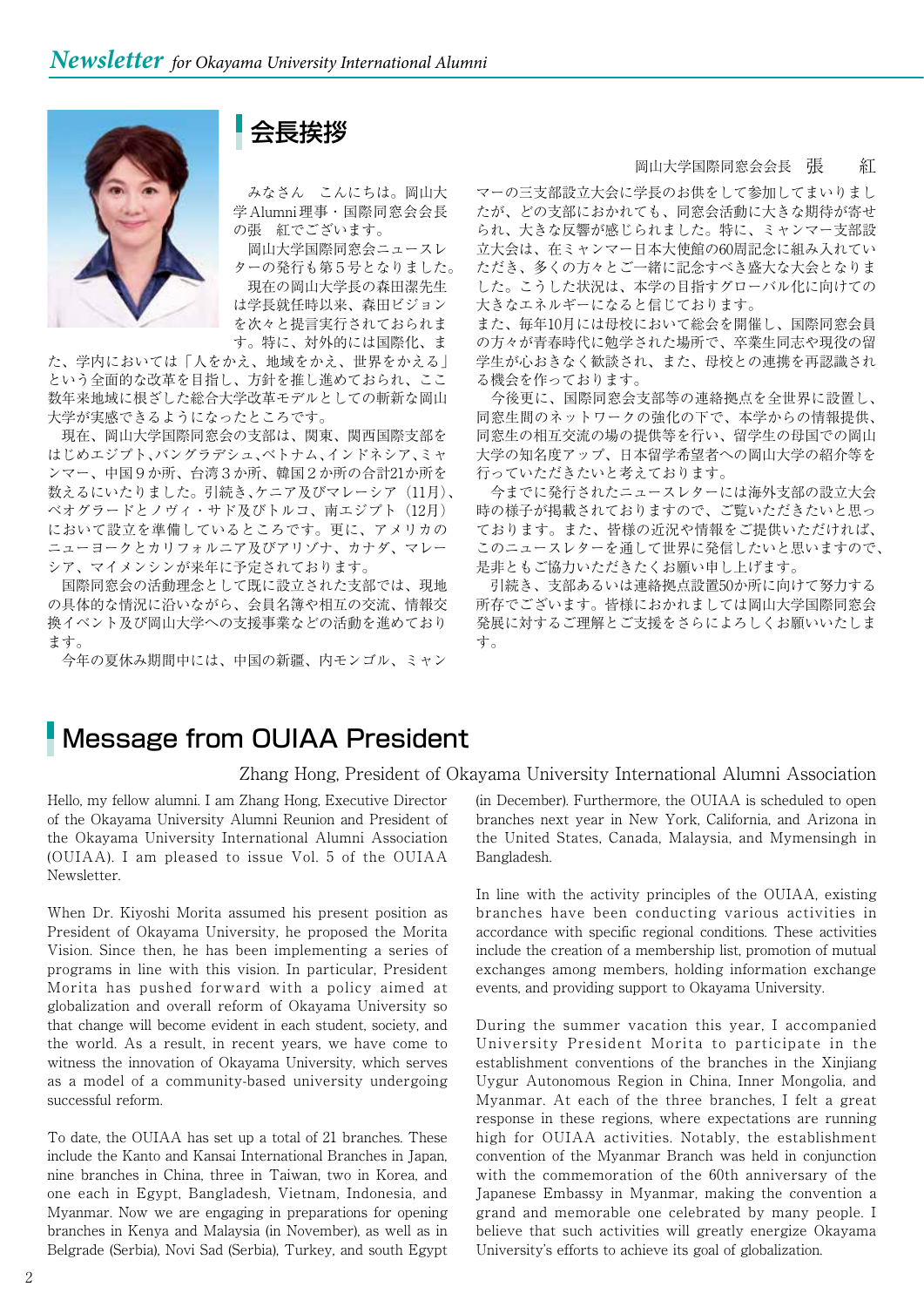岡山大学国際同窓会ニュースレター *5* 

#### OCTOBER *.2014 Vol.*

In October each year, the OUIAA holds its general assembly at our alma mater, Okayama University, where the members worked hard in their youth. The general assembly offers graduates and current students favorable opportunities to enjoy frank discussions to deepen exchange between and among them, and to reaffirm their ties with Okayama University.

We are planning to gradually add new OUIAA branches and contact offices across the globe, so as to strengthen the international alumni network, through which Okayama University will provide information and opportunities to promote mutual exchange between alumni. I hope international alumni will help increase the recognition of Okayama University in their home counties, and introduce

our university to students who are going to Japan for study.

The OUIAA newsletters published so far have reported on the establishment conventions of overseas branches, and I hope you will find the newsletters informative. We would be happy if you could let us know what you have been up to and give us relevant information, which will be disseminated throughout the world via the newsletter. Your kind cooperation in this matter would be very much appreciated.

We will continue our efforts to increase the number of OUIAA branches and contact offices to 50 worldwide. I hope that you will provide us with greater understanding and support to ensure further development of the Okayama University International Alumni Association.

## 岡山大学国際同窓会高雄支部設立大会報告

 「岡山大学国際同窓会高雄支部設立大会」は、2013年5月18 日(土)台湾屏東市の会場で開催されました。岡山大学 岡益 己教授、岡山大学国際同窓会副会長 梁薇さんなど岡山大学関 係者が来賓として参加してくださいました。現地からは、台北 支部長 高淑玲先生、台北支部幹事 林寄雯先生、高雄大学 簡玉 聰先生を始め、15名ほどの高雄支部会員も集まりました。

 梁薇さんが岡山大学国際同窓会会長 張紅先生のお祝辞を代 読してくださり、岡先生からもお祝いの言葉を頂きました。 今後は、岡山大学国際同窓会の高雄支部の会員増加に力を注 ぐこと、そして活動計画を立て、活発に活動をしていく予定で す。



2013.5.18 岡先生と同窓生との高雄での記念撮影

### Report on the Establishment Convention of OUIAA Kaohsiung Branch

The establishment convention of the Okayama University International Alumni Association (OUIAA) Kaohsiung Branch was held on Saturday, May 18, 2013, at a venue in Pingtung City, Taiwan. Prof. Masumi Oka of Okayama University, Ms. Liang Wei, Vice-President of OUIAA, and other guests pertinent to Okayama University attended the convention.

Among local participants were Ms. Gao Shuling, Chair of Taipei Branch, Ms. Lin Jiwen, Manager of Taipei Branch, and Prof. Jian Yucong of National University of Kaohsiung. About 15 members of the Kaohsiung Branch also came together at

#### the event.

Ms. Liang Wei read a message of congratulations from OUIAA President Zhang Hong, which was followed by Prof. Oka's congratulatory address.

In the future, the Kaohsiung Branch will focus its efforts on increasing its membership, and will draw up an action plan for promoting vigorous activities of the branch.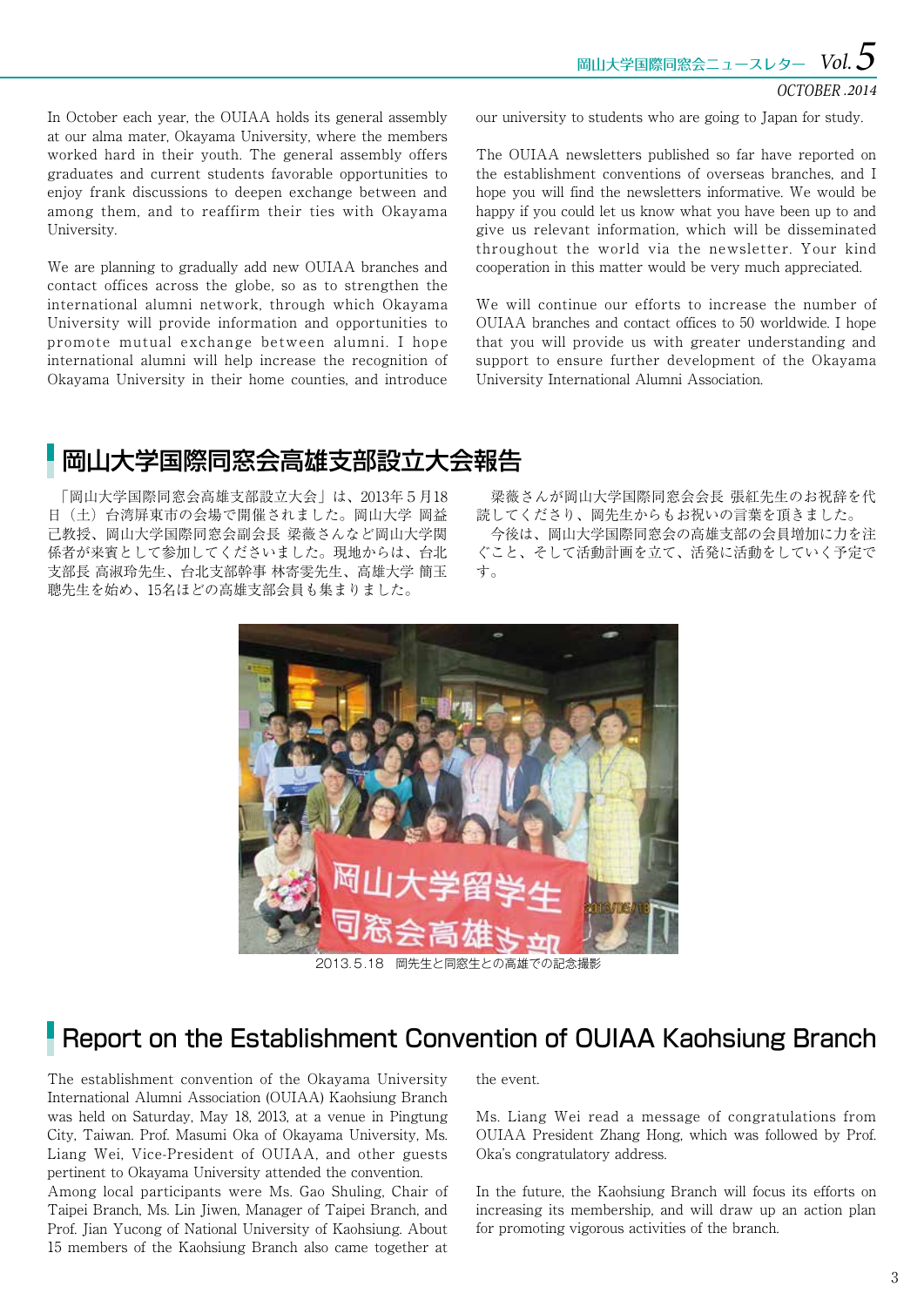## 岡山大学国際同窓会中国華南地域支部(広州)設立大会報告

 鳳凰の花の盛りの季節、中国伝統の祝日端午の節句も過ぎた 今日、華南地域のそれぞれの都市に在住し、各業界で活躍する 岡山大学の卒業生が、ここ中山大学の紫荊園ホテルに集まり、 岡山大学国際同窓会中国華南地域支部の設立大会が開催されま した。大会には光栄にも、日本国駐広州総領事の伊藤康一氏、 領事の相原良江女史、岡山大学国際センター(現グローバル・ パートナーズ)副センター長の田口教授及び岡山大学国際同窓 会会長の張紅教授のご臨席をいただきました。

大会は広州商業学院教授李春植氏(岡大文学部卒)の司会に より、予備会議で推薦されていた会長、副会長、幹事長、幹事 の各候補者が紹介され、佟君氏が会長、王燕、周林、胡習之各 氏が副会長、胡習之氏は幹事長を兼任、鄭暁霞が幹事役として それぞれ選出され、会場の拍手でもって承認されました。

 会場では伊藤総領事の岡山大学国際同窓会中国華南地域支部 の設立に対する祝辞の中で、氏自らが中国南京に留学された経 歴や関西地区出身というご本人の略歴が紹介されたことにより、 出席者との親睦が深まり、氏の気さくさと、友愛に満ちた演説 に対して皆さんからの熱烈な拍手が湧き起こりました。また、 総領事としては、目下の中日関係の背景の下で、この同窓会活 動が中日の友好的な民間交流に発展することを望みたいとの切 実なご要望がありました。

 田口副センター長も岡山大学の代表として、中国華南地域支 部の設立に対する祝賀を述べられました。また、海外留学生同 窓会の設立主旨及び目的を紹介され、田口先生ご自身のお言葉 として、同窓会の交流の場を利用して母校の知名度を高めるた めの提案や意見をリードしていくとの表明がありました。

 また、岡山大学国際同窓会会長の張紅教授も、中国華南地域 支部の設立に対して祝賀の意を表わされ、新しく選任された会 2013年6月13日 佟 君

長、副会長、幹事長、幹事一人ひとりを皆さんに紹介し、各位 が予備会議以来熱心に設立に向けて作業されたことに対し感謝 の意を表わし、同時に現在の岡山大学国際同窓会の設立状況と 海外留学生同窓会の規程を紹介され、また、皆さんが同窓会を 十分に利用して、国内・国外の同窓生間の科学技術や文化面で の交流活動を進めるよう願うとの主旨を述べられました。

 新しく選出された中国華南地域支部会長の佟君教授が華南地 域の同窓生各位を代表して簡単な挨拶をされ、伊藤総領事、相 原領事、田口先生、張紅先生に対して、ご多忙の中、中山大学 の紫金園での中国華南地域支部の設立大会へ参加いただいたこ とに対して感謝と歓迎の意を表わされました。また、中国華南 地域支部が広東、海南、広西、福建の省・区をカバーするため の初期の作業を総括したこと、ならびに次の段階での卒業生の 作業と目標に関して出席された来賓並びに同窓生に報告されま した。

 会場では、岡山大学国際同窓会規程と留学生のニュース報道 を読み上げ、同窓生各位の輝かしい活躍ぶりに触れたり、母校 に対する懐かしい思いを蘇らせたりするなど、皆さんは大変歓 喜に満ちたご様子でした。会場の皆さんは母校が国際的に知名 度を高めるために、また、母校の建設と発展のために最大の努 力をすることで、母校から受けた恩に報いたいと決意を新たに しておりました。

 設立大会の前に、周林副会長が岡山大学国際同窓会華南地域 支部のロゴマークと会旗に関するデザインと意義について皆さ んに説明し、来賓と同窓生各位の共感を得られて、一同は次々 会旗の下に集まり記念撮影を行ないました。

 会場でも、しきりに同窓会設立の祝杯をあげ、また、一緒に 記念写真に収まりました。



2013.6.13 伊藤総領事、相原領事、張紅会長、田口先生と同窓生との広州での記念撮影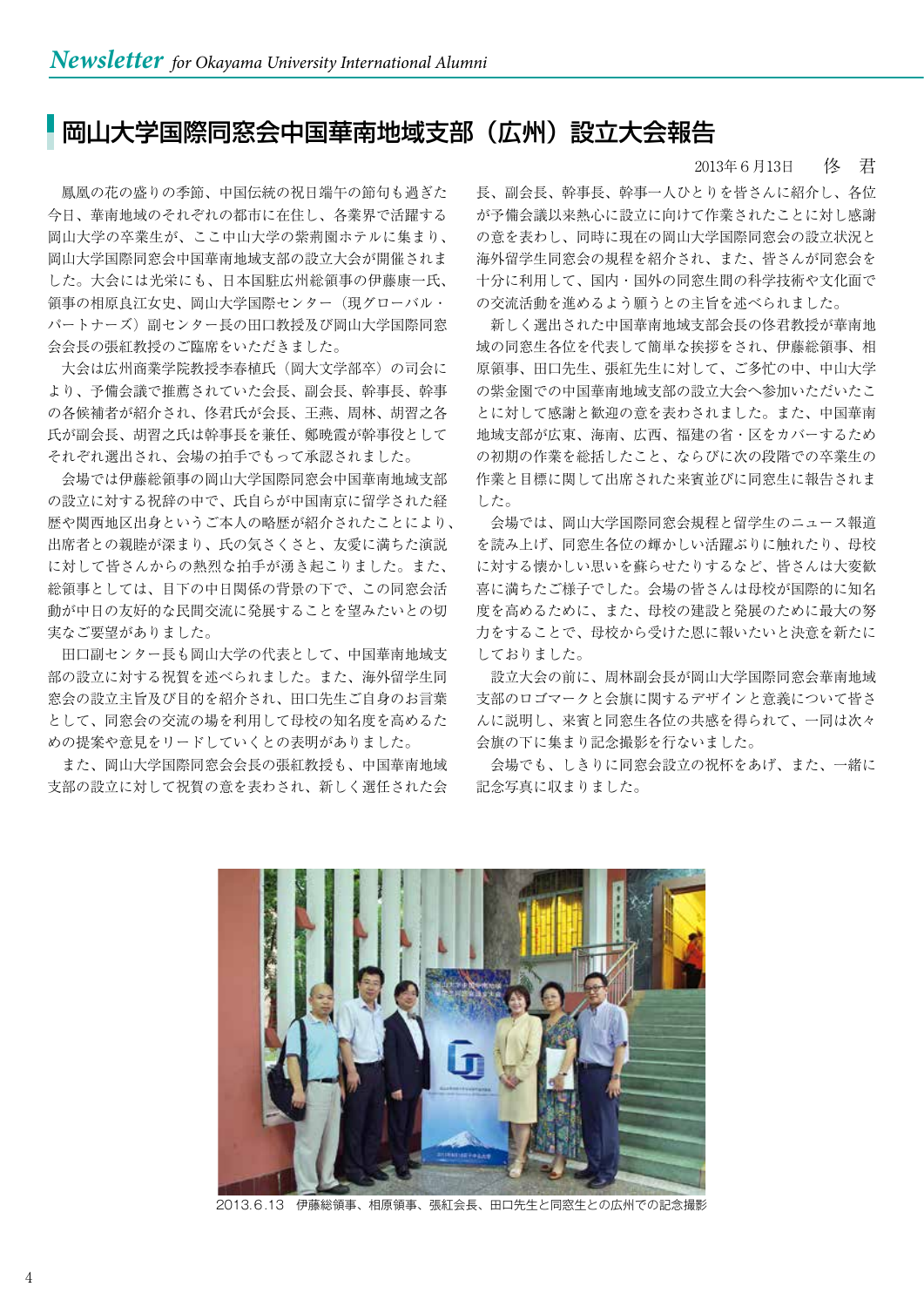#### OCTOBER *.2014*

## **Report on the Establishment Convention of OUIAA South China Branch (in Guangzhou)**

June 13, 2013 Tong Jun

Shortly after Tuen Ng Day (Dragon Boat Festival), which is one of China's traditional national holidays, royal poinciana flowers in full bloom are a feast for the eyes. In this beautiful season, the Establishment Convention of the Okayama University International Alumni Association (OUIAA) South China Branch was held here today at Zijingyuan Hotel of Sun Yat-sen University, bringing together Okayama University alumni living in various cities in South China and actively working in various industries. The convention was privileged by the attendance of Mr. Koichi Ito, Consul-General of Japan in Guangzhou, Ms. Yoshie Aihara, Consul of Japan in Guangzhou, Prof. Masahiro Taguchi, Vice-Director of the Okayama University International Center, and Prof. Zhang Hong, President of OUIAA.

Prof. Li Chunzhi of Guangzhou Commerce Academy (who graduated from Okayama University) presided over the convention, at which an election of branch executives was held. Candidates for Chair, Vice-Chairs, Chief Manager, and Manager nominated at a preliminary conference were all elected as such. Specifically, Mr. Tong Jun was elected as Chair, Ms. Wang Yan, Mr. Zhou Lin, and Mr. Hu Xizhi were elected as Vice-Chairs, Mr. Hu Xizhi was concurrently elected as Chief Manager, and Ms. Zhen Xiaoxia was elected as Manager. Participants and guests at the venue applauded in approval of their appointments.

Consul-General Ito delivered a congratulatory address on the establishment of the OUIAA South China Branch. In his speech, he stated that he had studied in Nanjing, China, in the past and that he hailed from the Kansai district in Japan. His background, along with his sociable and kind personality, and his friendly way of talking, enabled him to immediately establish rapport with the audience. The convention venue was filled with an enthusiastic round of applause. Consul-General Ito also expressed his ardent desire that the activities of the OUIAA would help promote amicable China-Japan exchanges on the private-sector level, in the context of the recent relations between the two countries.

On behalf of Okayama University, Prof. Masahiro Taguchi, Vice-Director of the International Center, gave a speech of congratulations on the inauguration of the South China Branch. After explaining the purport of the establishment of the OUIAA and its objectives, Prof. Taguchi stated his own intention to lead efforts to advance proposals and opinions in order to enhance the public recognition of our alma mater, by capitalizing on the exchange opportunities offered by the OUIAA.

As well, Prof. Zhang Hong, President of OUIAA, offered her

congratulations on the establishment of the South China Branch, and introduced each of the newly elected executives of the branch — Chair, Vice-Chairs, Chief Manager, and Manager — to the participants. She also expressed her gratitude to the individual members who had enthusiastically worked toward the branch establishment since the preliminary conference. At the same time, Prof. Zhang Hong presented the current situation of the establishment of OUIAA branches, and the rules of the Association. She also expressed her hope that participants would fully utilize the OUIAA to deepen exchange among fellow alumni at home and abroad, in the scientific and cultural fields.

Prof. Tong Jun, who was newly appointed as Chair of the South China Branch, said a few words on behalf of alumni in the Huanan region. He extended his appreciation and warm welcome to Consul-General Ito, Consul Aihara, Prof. Taguchi, and President Zhang Hong, who took part in this establishment convention at Zijinyuan of Sun Yat-sen University, despite their busy schedule. Prof. Tong Jun also reported to the guests and fellow alumni that the South China Branch had completed the initial procedures to bring Guangdong, Hainan, and Fujian Provinces and the Guangxi Zhuangzu Autonomous Region within its jurisdiction, and announced the alumni activities and targets to be pursued in the next phase, to the guests and alumni attending the convention.

At the event venue, the attendees were informed about the rules of the Okayama University International Alumni Association and the news about international students. Learning about the brilliant success of fellow alumni and recalling their cherished memories of days when they were at Okayama University, the participating members were very excited and felt a sense of pride. The participating members renewed their resolution to reward their alma mater for fostering their capabilities, by making utmost efforts to increase the international profile of Okayama University, and to contribute to further its development.

Prior to the establishment convention, Vice-Chair Zhou Lin provided participants with explanations about the design and meaning of the OUIAA South China Branch's logo and flag, and obtained a favorable response from the guests and alumni. They all gathered together under the flag to take commemorative photographs.

At the convention, too, participants repeatedly exchanged toasts for the establishment of the branch, and they were photographed together in commemoration of the convention.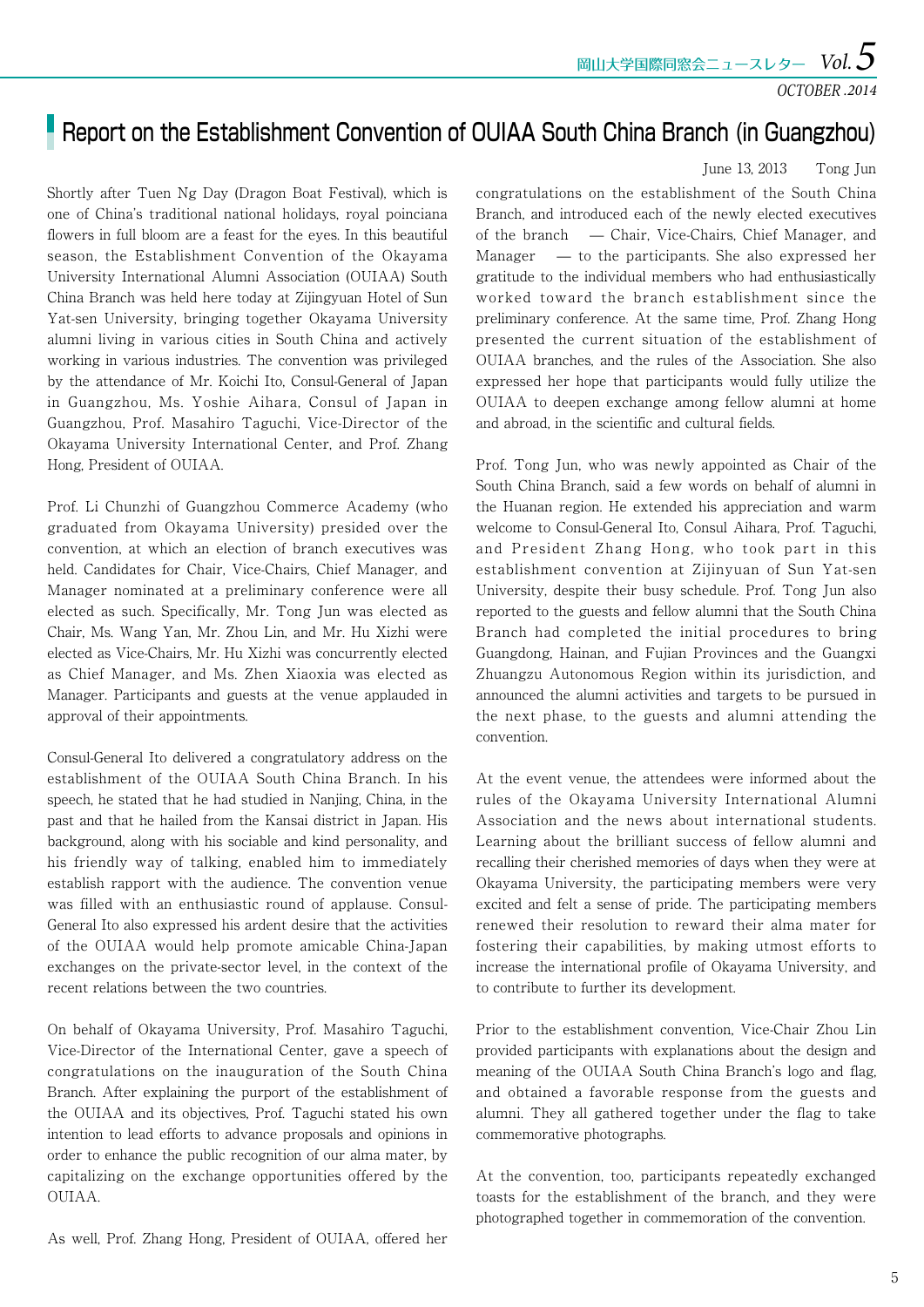#### 岡山大学国際同窓会中国西南地域支部(成都)設立大会報告

 "岡山大学国際同窓会中国西南地域支部"(以下"中国西南地 域支部")設立大会が2013年6月16日 (日)、成都市南西石油大 学ホテルの4階会議室で開催されました。

 当会には、岡山大学国際センター(現グローバル・パートナー ズ)副センター長の田口雅弘教授、岡山大学国際同窓会会長張

 紅教授、岡山大学国際同窓会東京支部長李 森氏などが参加 され、同窓会会員としては李悦欽、王小滬、雇亜雄、張 蘊、 馬利建諸氏が参加しました。また、山形大学留学生鄒長軍教授 (博士、博士課程指導教官、世界石油学会会員、四川省化学化 工 学 会 防 腐 保 温 専 門 委 員 会 常 務 理 事、《Energy and Environment Research》《Journal of Applied Solution and Modeling》編集委員)が招待されました。

 当日の昼、設立大会が正式に開始され、張 紅同窓会会長か ら海外同窓会の設立主旨および活動状況の紹介がありました。 また、李悦欽同窓会代表が準備委員会によって"中国西南地域 支部"の設立準備を行った経緯について報告されました。

 東京支部長李 森氏によって兄弟支部である"中国西南地域 支部"の設立に対して祝辞が述べられ、引き続き、岡山大学国 際センター(現グローバル・パートナーズ)副センター長の田 口雅弘教授からは岡山大学を代表して"中国西南地域支部"の 設立に対して祝賀の意が表されると共に岡山大学の近年の発展 状況と未来の発展戦略が紹介され、同窓会の交流プラット フォームを通じて、母校の知名度を高めるよう要望がありまし た。

 出席者による歓談の時間に入り、20年近く前に岡山大学を卒 業され、帰国後は大学教員や科学研究部門並びに貿易会社など にそれぞれ従事された方々が、津島東、旭川河の研究施設で過 ごされた、母校での思い出は一生忘れがたいと語っておられま した。

のもとで創立されたものであり、母校からの異国に住む多くの 教え子に対する気遣いであり、また、同窓生への共同発展のた めのプラットフォームの提供として捉えており、順次母校から の協力ときめ細やかな心配りに感謝する旨の発言がありました。

 会議では、中国西南地域はここ数年来、中国経済の最も活発 な地区で、成都や重慶は西部の政治、文化、経済のセンターと してすでに代表しており、現在の成都と重慶のGDPはすでに 中国の中心的都市の先端に並ぶレベルに達し、同時に、未来に おいては、中国のみならず世界経済の重要な成長拠点になり得 ること、また、世界の有力企業500社の3分の2近くが中国の 西南地区に進出し、日本からは豊田、スズキ、伊藤忠などの大 型企業も中国西南地区に拠点を構える立地条件にあり、"中国 西南地域支部"はこれらの企業の発展のためにも協力できる環 境にあることなどが語られました。

 また、"中国西南地域支部"の設立は、同窓生の共同発展の プラットフォームの創立として知らしめ、連絡と情報交換を強 化し、個人の事業発展と同時に、母校の栄誉に寄与するための ものであるとの言及がありました。

 更に"中国西南地域支部"の組織役員として支部長に李悦欽 氏を、副支部長に顧亜雄氏と張 蘊氏を、幹事長に馬利建氏を、 副幹事長に王小沪氏をそれぞれ選出しました。また、"中国西 南地域支部"は正式な組織としてすでに地方政府の許可を得て、 "中国四川省成都市新都区新都大道8号 南西石油大学"を所 在地として、法人の手続きを行なっている最中であることも披 露されました。

 最後に、"中国西南地域支部"の現在の会員は、各種連絡手 段を通して、できるだけ早く当地域の該当者を探し連絡するこ とを求め、更に、常設機構は速やかに支部規程と活動計画を改 正整備するよう要求されました。



参加した同窓生は"中国西南地域支部"は母校の協力と支持

2013.6.16 張紅会長、田口先生、同窓生との成都での記念撮影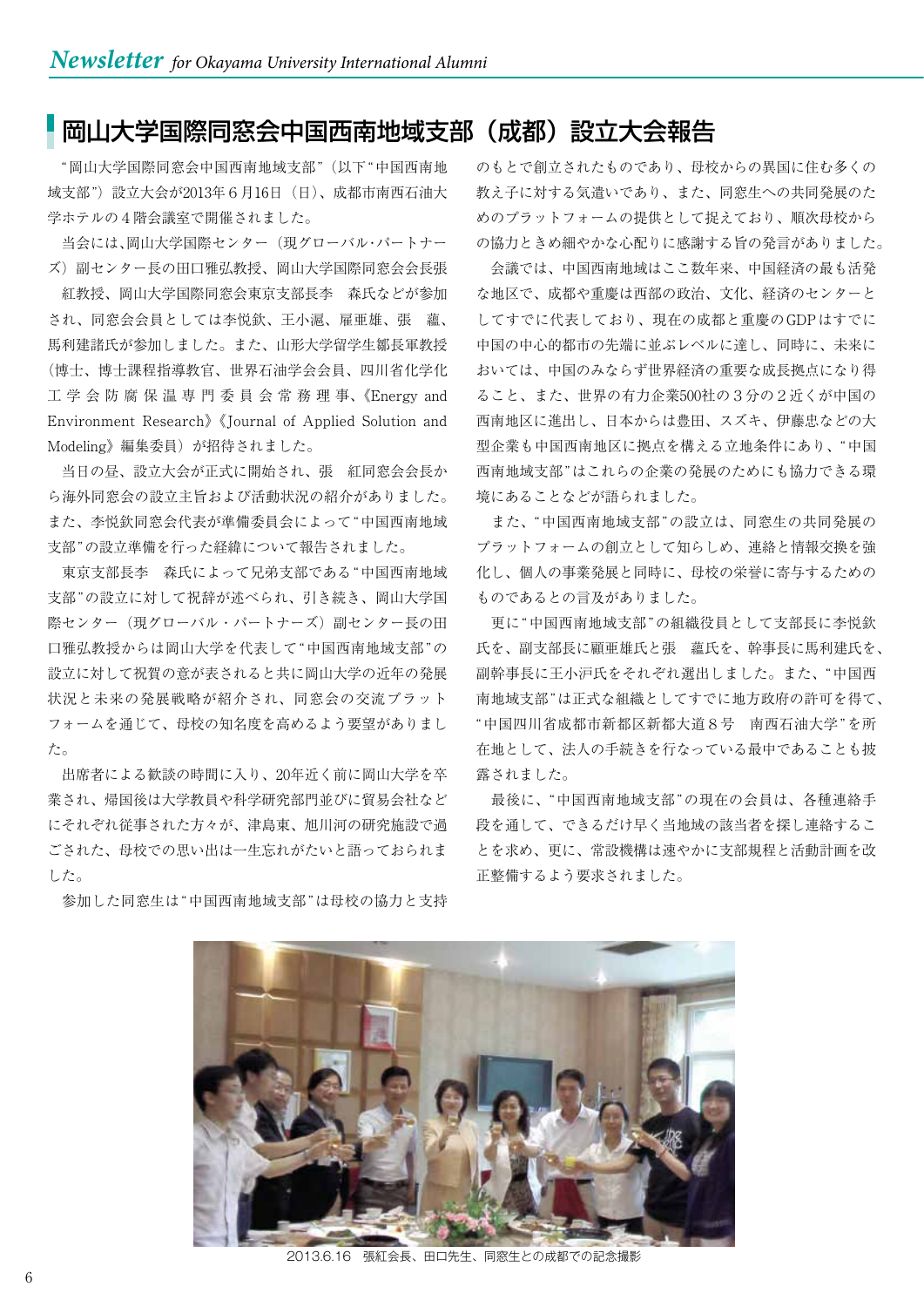### **Report on the Establishment Convention of OUIAA Southwest China Branch (in Chengdu)**

On Sunday, June 16, 2013, the Establishment Convention of the Okayama University International Alumni Association (OUIAA) Southwest China Branch (hereinafter called "Southwest China Branch") was held at a conference room on the 4th floor of the Southwest Petroleum University Hotel in Chengdu City.

The establishment convention was attended by Prof. Masahiro Taguchi, Vice-Director of Okayama University International Center, Prof. Zhang Hong, President of OUIAA, and Mr. Li Sen, Chair of OUIAA Tokyo Branch. Members of the OUIAA also participated, including Mr. Li Yueqin, Mr. Wang Xiaohu, Mr. Gu Yaxiong, Mr. Zhang Yun, and Mr. Ma Lijian. Moreover, Prof. Zou Changjun (Ph.D., a Ph.D. advisor, a member of the World Petroleum Institute, Managing Director of the Committee of Experts on Preservative Treatment and Thermal Insulation of the Sichuan Provincial Society of Chemistry and Engineering, and a member of the editorial boards of "Energy and Environment Research" and "Journal of Applied Solution and Modeling"), who had studied at Yamagata University, Japan, was invited as a guest.

In the daytime of June 16, the establishment convention officially commenced. At the outset, OUIAA President Zhang Hong explained the objectives of establishing overseas branches of the Association, and the progress in opening these branches. Then, Mr. Li Yueqin, Representative of the OUIAA, reported on the processes of preparations made by the preparatory committee for setting up the Southwest China Branch.

Mr. Li Sen, Chair of OUIAA Tokyo Branch, delivered a congratulatory address on the establishment of its new peer, Southwest China Branch. On behalf of Okayama University, Prof. Masahiro Taguchi, Vice-Director of the International Center, offered congratulations on the setting up of the branch, and talked about the university's development in recent years as well as its future development strategies. He also requested participating members to cooperate in enhancing the public recognition of their alma matter, by means of the exchange platform of the OUIAA.

The participants then enjoyably engaged in friendly

discussions. It was impressive to listen to the stories of a group of alumni, who graduated Okayama University nearly 20 years ago. After returning to China, they pursued their respective careers, as a university faculty member, as a researcher at a scientific research division, and as a businessperson working at trading companies. They said that they will never forget for the rest of their lives the memories of the days spent at the research institutes in Tsushimahigashi and near the Asahigawa River.

The alumni who participated in the convention recognized that the Southwest China Branch was established thanks to cooperation and support from Okayama University, and felt that their alma mater still gave consideration to the many former students living in different countries, and provided them with a platform for co-development. With this recognition, the participating alumni made comments one after another to express their sincere gratitude to their old school for the kind cooperation and careful consideration.

The event program also included a conference, at which participants discussed that the Southwest China region has been the most vibrant part of the Chinese economy in recent years, with Chengdu and Chongqing already functioning as the political, cultural, and economic centers of western China. The GDPs of Chengdu and Chongqing have now reached levels comparable to those of leading cities in China. Also, these two cities have the potential to become important growth hubs not only for the Chinese economy but also for the global economy in the future. In addition, nearly two thirds of the 500 leading companies around the world have branched out into Southwest China, where major Japanese companies, such as Toyota, Suzuki, and Itochu, have established their facilities. Given such favorable siting conditions, participants confirmed that the Southwest China Branch could help these companies to achieve further development.

Some participants pointed out that the establishment of the Southwest China Branch would contribute to the coprosperity of individual businesses and the honor of their alma mater, by demonstrating that the branch would serve as the platform for co-development of alumni and by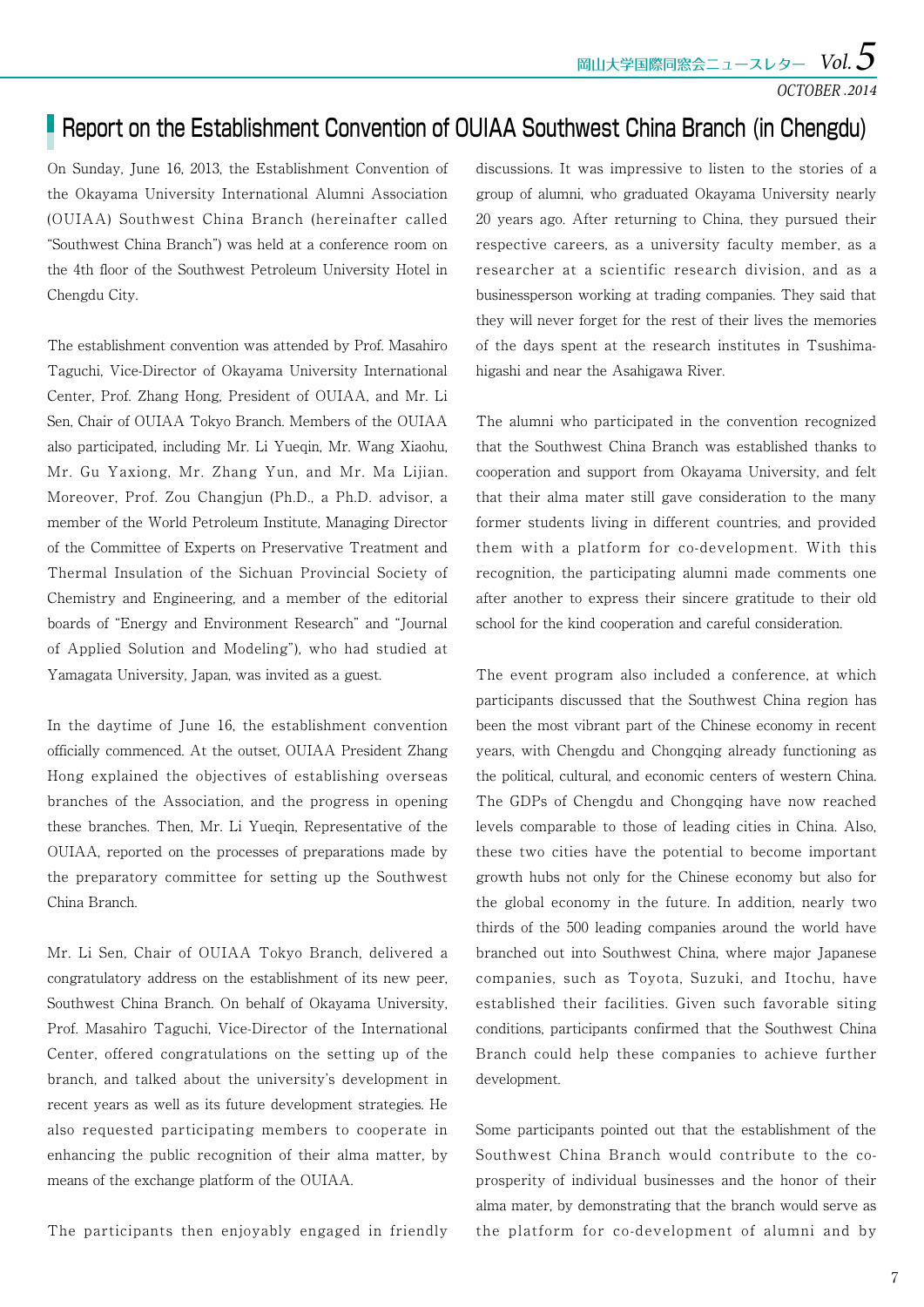strengthening their mutual contacts and information sharing.

As for the appointment of executives of the Southwest China Branch, Mr. Li Yueqin was elected as Chair, Mr. Gu Yaxiong and Mr. Zhang Yun as Vice-Chairs, Mr. Ma Lijian as Chief Manager, and Ms. Wang Xiaohu as Vice-Chief Manager. It was also announced that the Southwest China Branch had already obtained approval of the local authorities as a formal organization, which is located at Southwest Petroleum University, Xindu Avenue 8#, Xindu District, Chengdu City,

Sichuan, P.R. China, and its incorporation procedures are currently under way.

The Southwest China Branch has been required to reestablish its rules and action plans as a permanent organization in a prompt manner. In closing, the present members of the Southwest China Branch were asked to locate and contact non-member alumni in the region as soon as possible, through various communication means.

## 岡山大学国際同窓会韓国支部総会及び釜山支部設立大会報告

 岡山大学国際同窓会韓国支部は2012年8月に結成され、岡山 大学を卒業・修了した同窓生が岡山大学を軸に親睦を深める団 体として活動を行い、岡山大学から韓国成均館大学(ソウルキャ ンパス)に派遣された語学研修生との集いや岡山大学で勉学す る韓国留学生会と連携し、自転車を寄贈するなどの活動を行っ てきました。

 岡山大学に留学した同窓生の中には釜山を中心とした近隣地 域からの留学生が多く、その中から今回の釜山支部設立に関す る気運が高まりました。支部設立に向けた準備会が2013年8月 8日に釜山で開かれ、そのときに出席された日本総領事館・國 田領事の配慮により、今回の釜山支部設立総会は日本総領事館 官邸で開催されることになりました。

 2013年9月6日、午後5時より、岡山大学韓国留学生同窓会 第2回総会、及び釜山支部設立会がLee EW総務の司会で始ま りました。来賓の紹介と國田領事の挨拶を筆頭に岡山大学森田 学長の挨拶文代読、岡山大学国際同窓会長の張先生の挨拶文の 代読の順で進行されました。その後、LEE JT会長より韓国同 窓会の歩みの発表があり、続いて出席された方の自己紹介を行 いました。

 さらに、支部長の推薦と投票を行った結果、Hur Sung-Ho(東 義科学大学 教授)氏が選出され、今後の活動計画等については 支部長を中心に決めて行くことで合意し、盛会の裡に韓国支部 の会合は終了しました。



2013.9.6 金副会長と小橋事務局長方と同窓生との釜山での記念撮影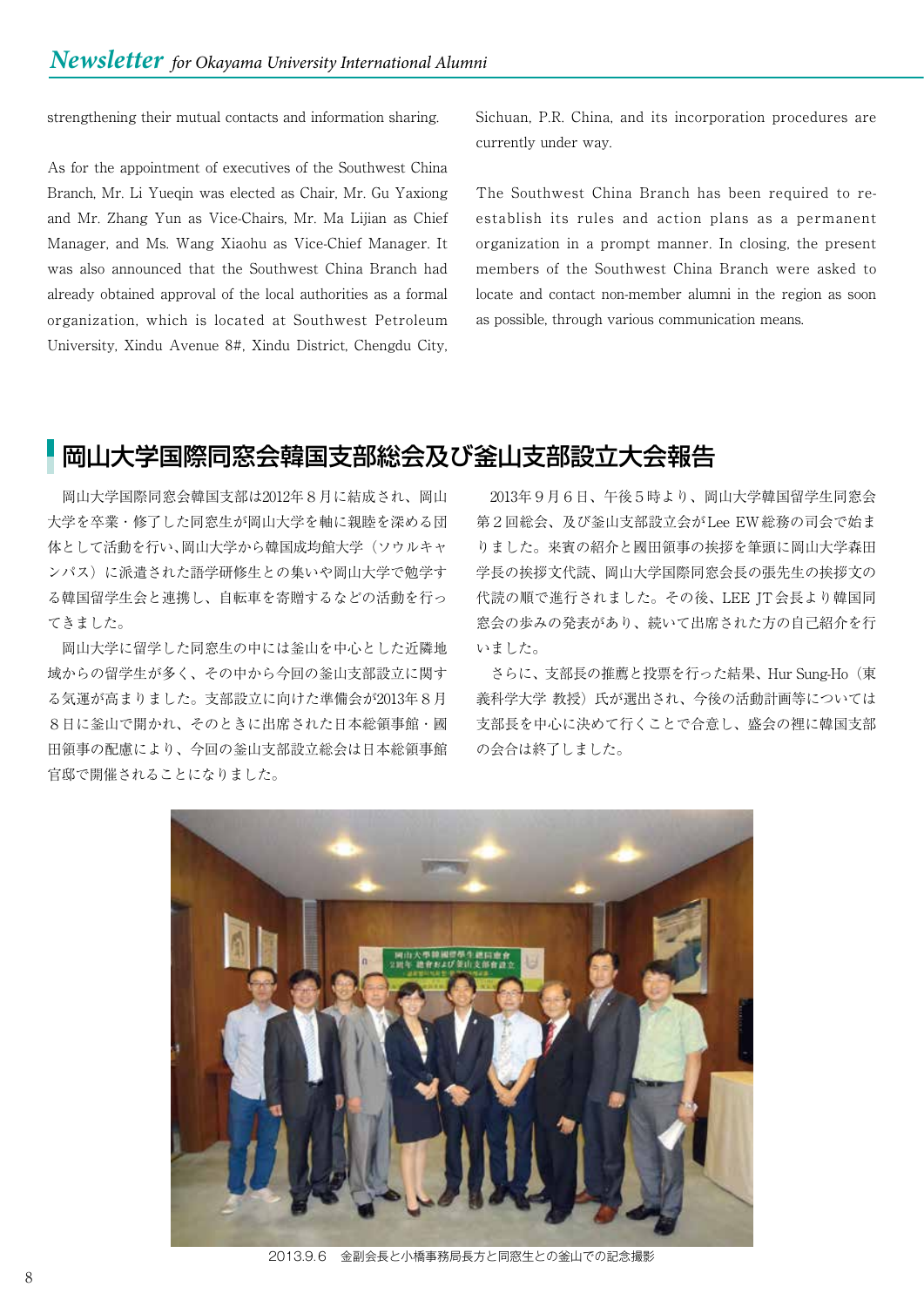## Report on the General Assembly of OUIAA South Korea Branch and the Establishment Convention of Pusan Branch

Since its inception in August 2012, the South Korea Branch of the Okayama University International Alumni Association (OUIAA) has operated as an organization that aims to deepen friendships among Okayama University graduates, centering on their alma mater. The activities of the South Korea Branch include holding events to meet with Japanese students dispatched from Okayama University to the Seoul Campus of Sungkyunkwan University to learn the Korean language, and donating bicycles to Korean students studying at Okayama University, in cooperation with the Korean Students' Association of Okayama University.

Many former international students who studied at Okayama University came from Pusan and its surrounding region. Therefore, the groundswell of establishing the Pusan Branch was generated by these alumni. On August 8, 2013, a preparatory committee meeting was held in Pusan, toward the establishment of the branch. Through the kind offices of Mr. Tatuso Kunita, Consul of the Japanese Consulate General in Pusan, who attended the meeting, the establishment convention of the Pusan Branch and a general assembly were held at the Official Residence of the Consulate General of Japan.

The 2nd General Assembly of the OUIAA South Korea Branch and the Establishment Convention of the OUIAA Pusan Branch started at 5:00 pm, on September 6, 2013, with South Korea Branch Director Lee Ew acting as master of ceremonies. These events began with the introduction of guests and an opening address by Consul Kunita. Then a message from Okayama University President Morita was read by a deputy, which was followed by a message from OUIAA President Zhang Hong, which was also read by the deputy. Subsequently, Chair Lee Jt announced the development history of the South Korea Branch, and respective participants introduced themselves.

Also, Mr. Hur Sung-Ho (Prof. at Dong-Eui Institute of Technology) was nominated and elected as Chair of the Pusan Branch. Participants agreed to formulate future action plans under the initiative of the newly appointed Chair, and the meeting of the South Korea Branch ended successfully.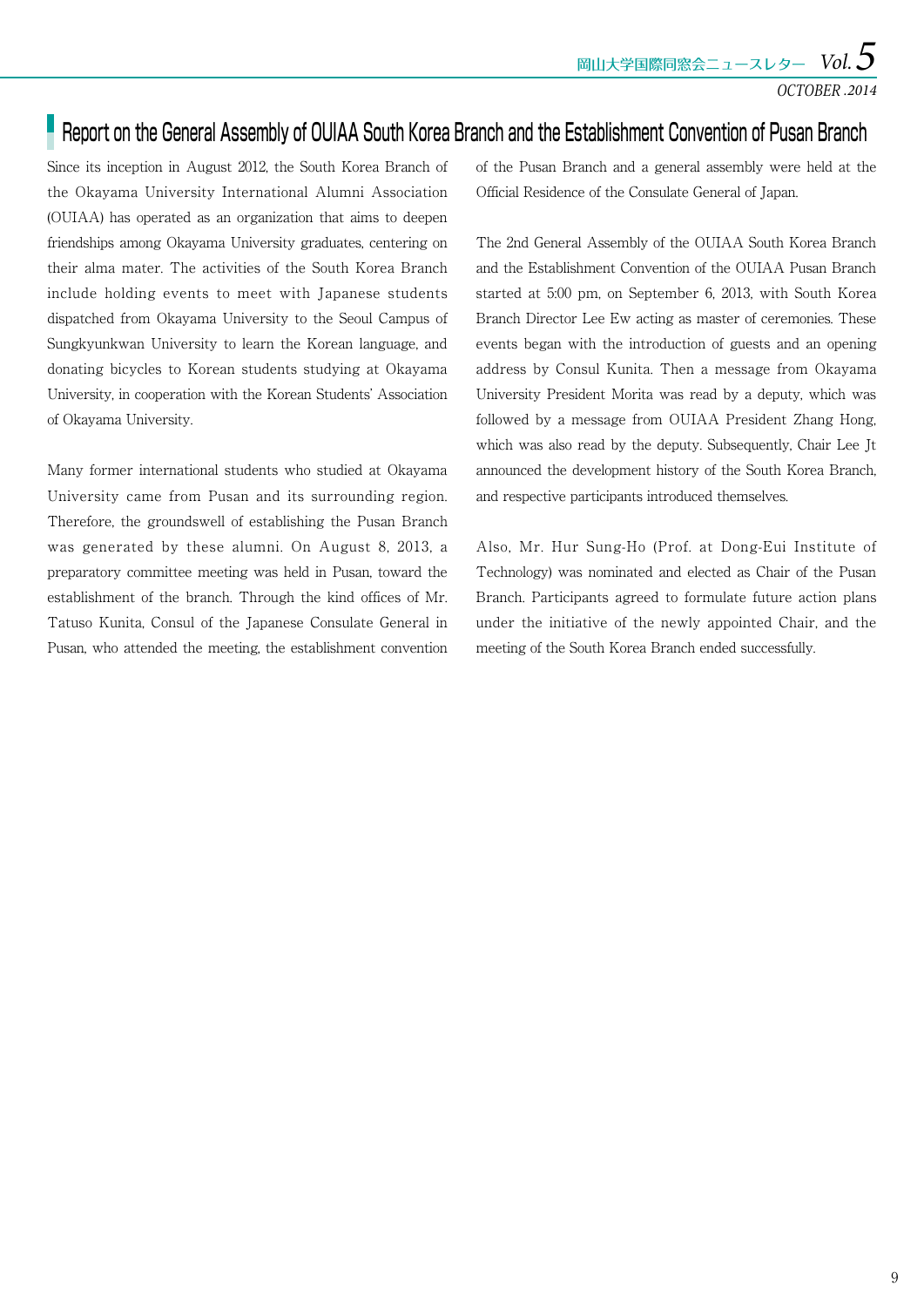## 岡山大学国際同窓会大連支部設立大会報告

2013年9月28日 (土) 岡山大学森田学長、荒木副学長が大連 工業大学を訪れ、大学間交流の調印式を厳かな雰囲気の中行い、 大学間の協力関係を確立しました。

 大連支部設立大会には40名ほどの関係者が参加し、盛大に行 われました。

 今後は定期的に懇親会を開催し、親睦を深めます。岡山大学 と大連地域の大学・研究機関の学術交流、専門家の相互訪問を 企画します。留学生を募り、岡山大学に送りたいです。更に留 学生の就職アドバイス、ビジネスに関する情報交換を行います。



2013.9.28 森田学長、荒木理事、張紅会長と同窓生との大連での記念撮影

## Report on the Establishment Convention of OUIAA Dalian Branch

On Saturday, September 28, 2013, Okayama University President Morita and Vice-President Araki visited Dalian Polytechnic University, where a signing ceremony was held to conclude an inter-university exchange agreement in a solemn atmosphere.

The establishment convention of the Dalian Branch was held on a grand scale, with the attendance of about 40 people concerned.

In the future, convivial meetings will be held on a regular basis

to promote friendship among branch members. The Dalian Branch will formulate programs to promote academic exchanges as well as mutual visits of experts between Okayama University and local universities and research institutes in Dalian. The branch will recruit local students who wish to study at Okayama University, and send them to the university. Furthermore, the branch will offer career and job-hunting advice for international students and share business-related information.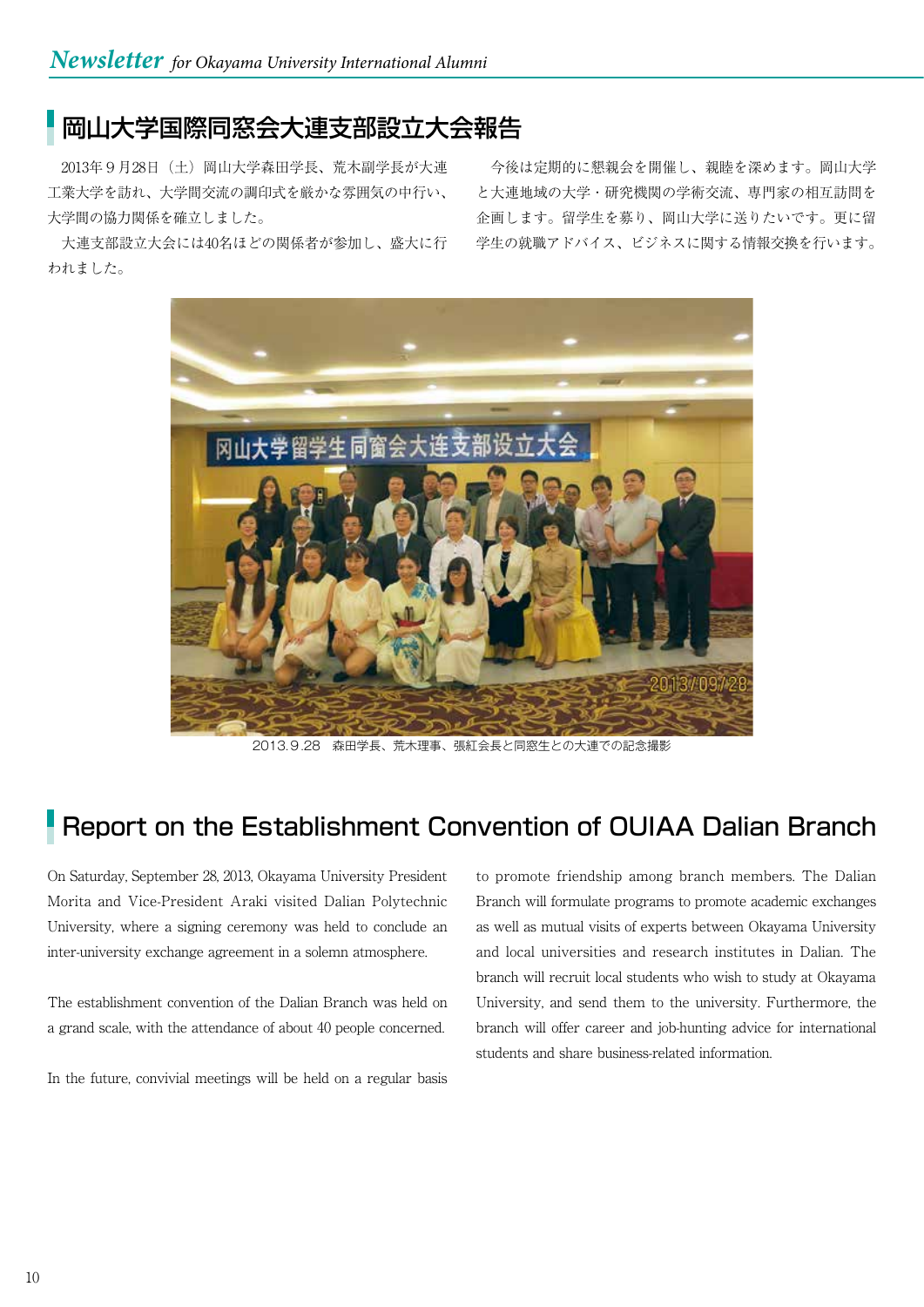OCTOBER *.2014*

## 岡山大学国際同窓会台北支部設立大会報告

 2013年7月20日、社団法人「岡山大学国際同窓会台北支部」 の設立大会が台北福華文教会館で行われました。2013年11月に 内政部の認定書が発行されました。2014年1月11日、張紅会長 が第一回の理事会にご出席され、会を盛り上げてくださりまし た。

 理事会では、ホームページの作成、LOGOのデザイン、そし て台中支部の設立と、具体的な案をとりあげ、実り多い会議で した。

#### 台湾支部秘書 林 寄 寄 雯

 社団法人の設立は継続的に活動していく上で有意義なもので す。私は平成元年に岡大を卒業して今年で26年目です。事務の 連絡を通して、卒業後十年、二十年、三十年、四十年の先輩方 や後輩たちとつながりを持つことができました。特に、岡山大 学の医学部に六十年ほど前に留学されていた大先輩と連絡がで きたことは何よりうれしいことです。同窓会を通して岡大ネッ トワークができたことはすばらしいことです。



2014.1.11 張紅会長と同窓生との台北での記念撮影

## Report on the Establishment Convention of OUIAA Taipei Branch

The Establishment Convention of the Okayama University International Alumni Association (OUIAA) Taipei Branch was held on July 20, 2013, at the Howard Civil Service International House in Taipei. In November 2013, the branch was given a certificate of incorporation from the Ministry of the Interior. OUIAA President Zhang Hong attended and enlivened the first meeting of the board of directors held on January 11, 2014.

At the meeting, board members held discussions on specific topics, including creation of a website, the logo design, and the establishment of a Taichung Branch. The meeting proved to be fruitful.

Establishing the Taipei Branch as an incorporated body is significant in ensuring continuous operations of the branch. I myself graduated from Okayama University in 1989, and it has been 26 years since my graduation. While working as a secretary of the branch, I have the privilege of communicating with my senior and junior alumni, who graduated from our alma mater about 10, 20, 30, or 40 years ago. In particular, I was extremely delighted to have been able to come into contact with my respected senior alumnus, who had studied at the Medical School of Okayama University about 60 years ago. It is wonderful that a network of Okayama University graduates has formed through activities of the Okayama University International Alumni Association. Lin Jiwen, Secretary of Taiwan Branch